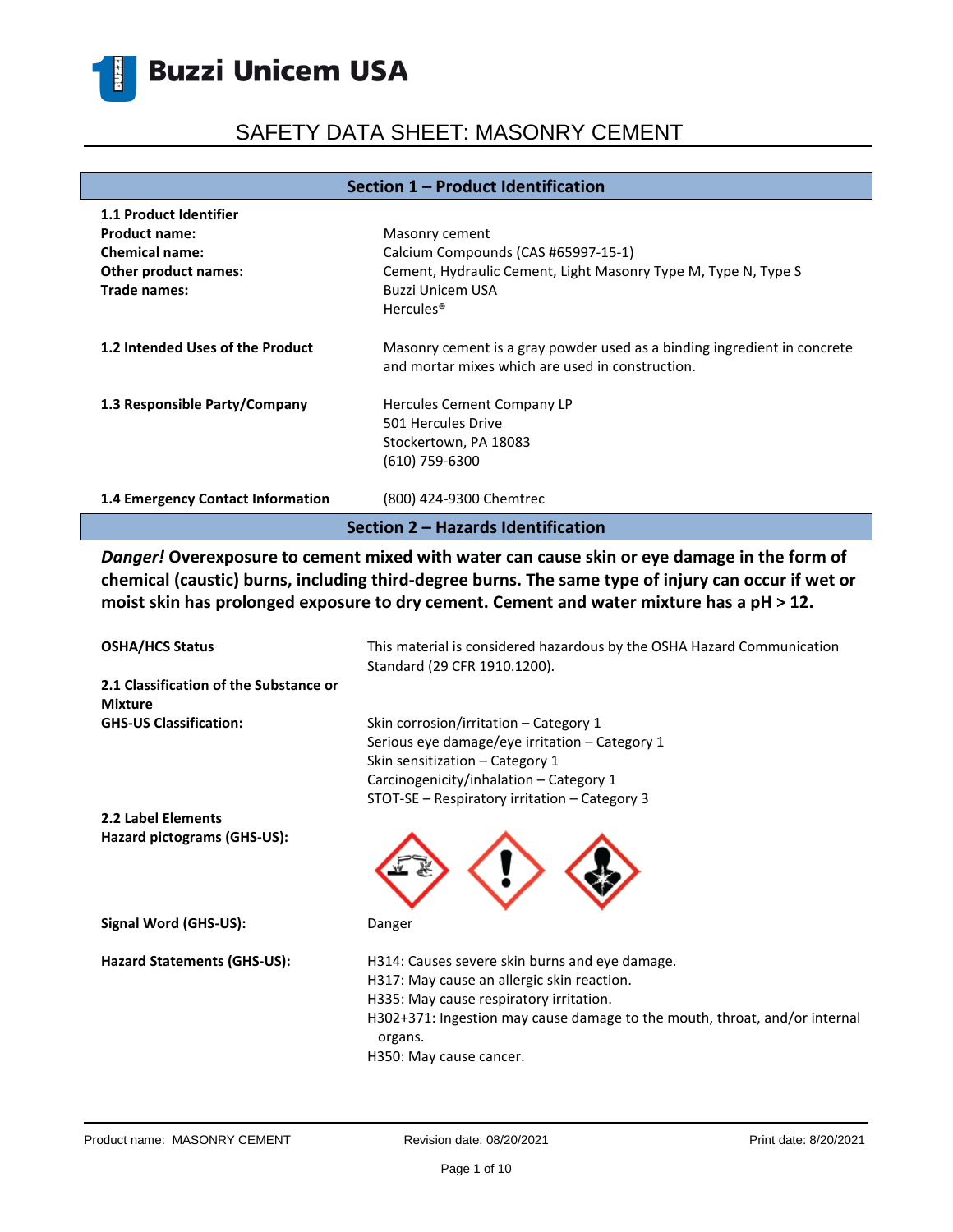

| <b>Precautionary Statements (GHS-US):</b>          | P102: Keep out of reach of children.                                                                                                                                                                           |  |
|----------------------------------------------------|----------------------------------------------------------------------------------------------------------------------------------------------------------------------------------------------------------------|--|
|                                                    | P202: Do not handle until all safety precautions have been read and<br>understood.                                                                                                                             |  |
|                                                    | P260: Do not breathe dusts.                                                                                                                                                                                    |  |
|                                                    | P262: Do not get in eyes, on skin, or on clothing.                                                                                                                                                             |  |
|                                                    | P264: Wash hands thoroughly after using this product.                                                                                                                                                          |  |
|                                                    | P270: Do not eat, drink, or smoke while using this product.                                                                                                                                                    |  |
|                                                    | P304+310+312+340: If inhaled: remove person to fresh air and keep                                                                                                                                              |  |
|                                                    | comfortable for breathing. Immediately call a poison control center or a<br>physician.                                                                                                                         |  |
|                                                    | P305+351+388: If in eyes: Rinse cautiously with water for 20 minutes. Remove<br>contact lenses if present and easy to do. Continue rinsing. Get medical<br>attention.                                          |  |
|                                                    | P302+361+353: If on skin: Take off immediately all contaminated clothing and<br>rinse skin with water. Wash contaminated clothing before reuse.<br>P332+313: If skin irritation occurs, get medical attention. |  |
|                                                    | P301+330+331+312: If swallowed: Rinse mouth. Do not induce vomiting.<br>Contact a poison center or physician.                                                                                                  |  |
|                                                    | P403+233: Store in a well-ventilated area with container tightly closed.<br>P401: If stored in bulk, keep area secure.                                                                                         |  |
|                                                    | P401: Material stockpiled in bulk or in silage may present an engulfment                                                                                                                                       |  |
|                                                    | hazard. Personnel should not enter bulk storage areas unless they have been                                                                                                                                    |  |
|                                                    | trained in the hazards of entering and working in such areas.                                                                                                                                                  |  |
| 2.3 Other hazards                                  | Exposure to Portland cement mixed with water can cause skin or eye damage                                                                                                                                      |  |
|                                                    | in the form of chemical (caustic) burns, including third-degree burns. The same                                                                                                                                |  |
|                                                    | type of injury can occur if wet or moist skin has prolonged exposure to dry<br>Portland cement. Portland cement and water mixture has a pH > 12.                                                               |  |
| 2.4 Unknown Acute Toxicity                         | No data available.                                                                                                                                                                                             |  |
| Section 3 - Composition/Information on Ingredients |                                                                                                                                                                                                                |  |

#### **3.1 Substance**

Not applicable.

#### **3.2 Mixture**

Masonry cement is a mixture of blended materials consisting of Portland cement, limestone, and other additives.

| Ingredient/component               | CAS No.    | Concentration percent wt. |
|------------------------------------|------------|---------------------------|
| Portland cement (containing)       | 65997-15-1 | 55-75                     |
| -Tri Calcium Silicate, 3CaO.SiO2   | 12168-85-3 | 30-40                     |
| -Di Calcium Silicate, 2CaO.SiO2    | 10034-77-2 | 15-25                     |
| -Tri Calcium Aluminate, 3CaO.Al2O3 | 12042-78-3 | 4-8                       |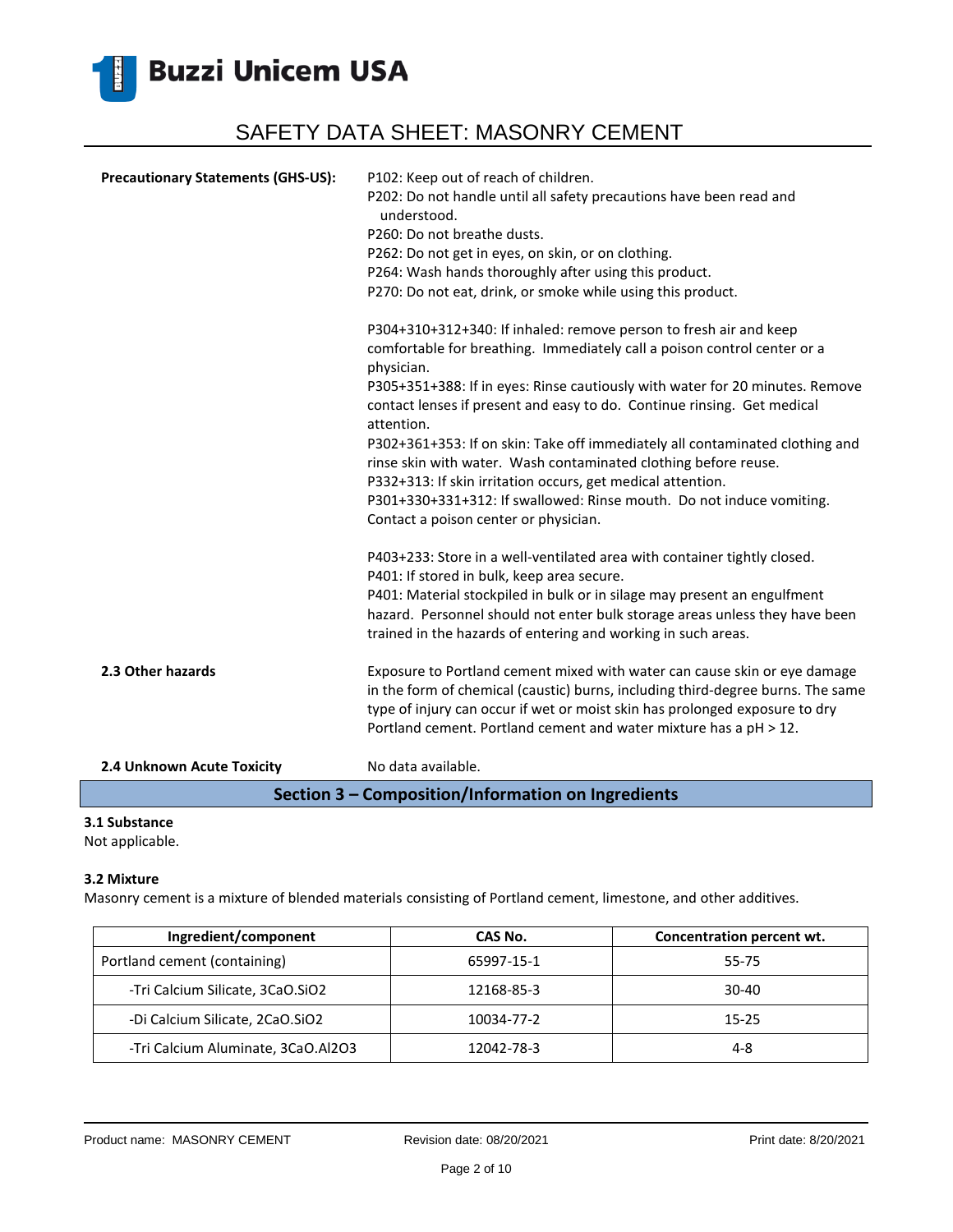

| -Calcium Aluminoferrite, a solid<br>solution          | 12068-35-8 | $4 - 8$     |
|-------------------------------------------------------|------------|-------------|
| Calcium Magnesium Carbonates (Dolomitic<br>Limestone) | 16389-88-1 | 28-38       |
| Calcium sulfate (gypsum) CaSO4                        | 13397-24-5 | $3 - 5$     |
| Crystalline silica                                    | 14808-60-7 | $0.5 - 2.5$ |

#### **Composition comments**

Masonry cement may also contain small amounts of calcium oxide (a.k.a. quicklime) (CaO), magnesium oxide (MgO), sodium sulfate (Na2SO4), and potassium sulfate (K2SO4). Since masonry cement is manufactured from materials mined from the earth (limestone, shale, sand, gypsum), and process heat is provided by burning fuels derived from the earth, trace but detectable amounts of naturally occurring metals, and possibly harmful elements may be found during chemical analysis. Mercury and lead were not found to be present at or above detection levels. Masonry cement may contain more than 0.1% of free crystalline silica, a substance listed as a carcinogen by NTP, OSHA, ACGIH and/or IARC.

Masonry cement is not listed as a carcinogen by NTP, OSHA, ACGIH or IARC. However it may contain trace amounts (<0.1%) of substances listed as a carcinogen by NTP, OSHA, ACGIH and/or IARC: chromium VI compounds (hexavalent chromium), nickel or lead.

| <b>SECTION 4 - First Aid Measures</b>                      |                                                                                                                                                                                                                                                                                                                              |  |
|------------------------------------------------------------|------------------------------------------------------------------------------------------------------------------------------------------------------------------------------------------------------------------------------------------------------------------------------------------------------------------------------|--|
| 4.1 Description of First Aid Measures                      |                                                                                                                                                                                                                                                                                                                              |  |
| Eye contact:                                               | Immediately flush eyes with plenty of water, occasionally lifting the upper<br>and lower eyelids. Check for and remove any contact lenses. Continue to<br>rinse for at least 20 minutes. Get medical attention immediately. Call a<br>poison center or physician. Chemical burns must be treated promptly by a<br>physician. |  |
| <b>Skin contact:</b>                                       | Take off immediately all contaminated clothing and rinse skin with plenty<br>of water. Wash contaminated clothing before reuse. If skin irritation<br>occurs, get medical attention.                                                                                                                                         |  |
| Inhalation:                                                | If breathing is difficult, remove person to fresh air and keep comfortable<br>for breathing. Immediately call a poison control center or a physician.                                                                                                                                                                        |  |
| Ingestion:                                                 | Do not induce vomiting. If subject is conscious, rinse the mouth with water<br>to remove any material and drink plenty of water to dilute any swallowed<br>material. Do not give drink or attempt to force water to an unconscious<br>person. Contact a poison center or physician.                                          |  |
| 4.2 Most Important Symptoms and Effects, Acute and Delayed |                                                                                                                                                                                                                                                                                                                              |  |
| Eye contact:                                               | Causes serious eye irritation and may scratch eye surface due to particle<br>abrasion. May cause chemical burns resulting in corneal damage.                                                                                                                                                                                 |  |
| <b>Skin contact:</b>                                       | Causes severe skin burns. Symptoms may include redness, pain, blisters.<br>Do not allow product to harden around any body part or allow continuous,<br>prolonged contact with skin. May cause sensitization by skin contact.                                                                                                 |  |
| Inhalation:                                                | May irritate nose and throat if dust is inhaled. Prolonged or repeated<br>inhalation of respirable dust may lead to respiratory tract or lung damage.                                                                                                                                                                        |  |
| Ingestion:                                                 | May cause irritation and burns of mouth, throat, stomach and digestive<br>tract if swallowed. May cause nausea or vomiting.                                                                                                                                                                                                  |  |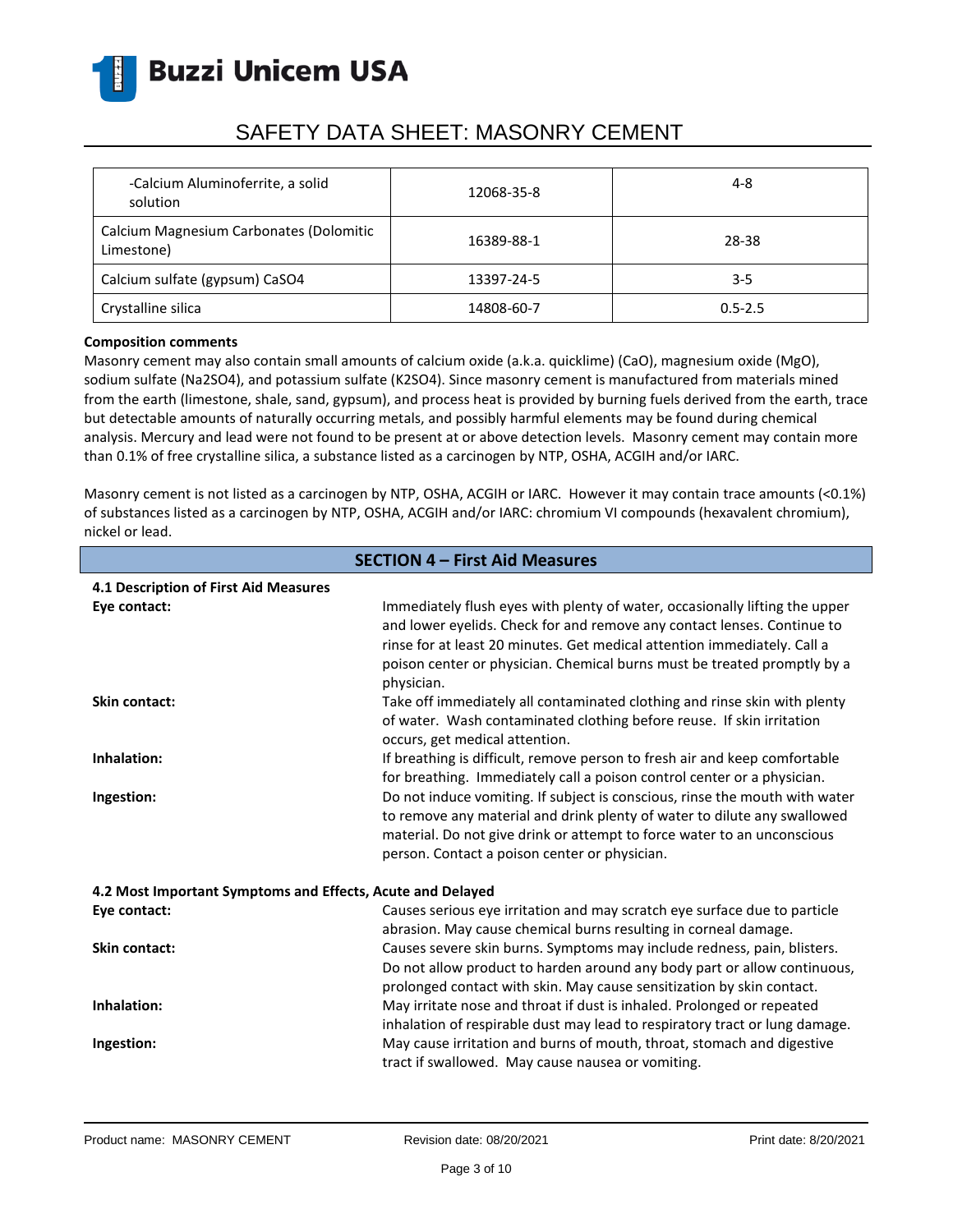### SAFETY DATA SHEET: MASONRY CEMENT

#### **4.3 Recommendations for Immediate Medical Care or Special Treatment**

Seek immediate medical attention for inhalation of large quantities of dust or exposure of wet material over large areas of skin. Seek immediate medical attention if material comes into contact with eyes and cannot be immediately removed.

|                                                                                                           | <b>SECTION 5 - Fire-Fighting Measures</b>                                                                                                                                                                                                                                                                                                                                                                                                                                                                                                       |  |
|-----------------------------------------------------------------------------------------------------------|-------------------------------------------------------------------------------------------------------------------------------------------------------------------------------------------------------------------------------------------------------------------------------------------------------------------------------------------------------------------------------------------------------------------------------------------------------------------------------------------------------------------------------------------------|--|
| 5.1 Extinguishing Media<br>Suitable extinguishing media:<br>Unsuitable extinguishing media:               | Use media appropriate for surrounding fire.<br>Do not use water jet or water-based fire extinguishers.                                                                                                                                                                                                                                                                                                                                                                                                                                          |  |
| 5.2 Special Hazards Arising from the Substance or Mixture<br>Fire hazard:<br>5.3 Advice for Fire Fighters | Product does not burn however its packaging may.                                                                                                                                                                                                                                                                                                                                                                                                                                                                                                |  |
| carbon monoxide, sulfur oxides and metal oxide/oxides.                                                    | Move containers from fire area if this can be done without risk. Use water spray to keep fire-exposed containers cool.<br>Keep upwind of fire. Wear full firefighting turn-out gear (full Bunker gear) and respiratory protection (SCBA).<br>Hazardous decomposition products: Decomposition products may include the following materials: carbon dioxide,                                                                                                                                                                                      |  |
|                                                                                                           | <b>SECTION 6 - Accidental Release Measures</b>                                                                                                                                                                                                                                                                                                                                                                                                                                                                                                  |  |
| 6.1 Personal Precautions, Protective Equipment, and Emergency Procedures                                  |                                                                                                                                                                                                                                                                                                                                                                                                                                                                                                                                                 |  |
| <b>General measures:</b>                                                                                  | Avoid creating dust. Use personal protection recommended in Section 8.<br>Isolate the hazard area and deny entry to unnecessary and unprotected<br>personnel. Avoid contact with skin and eyes.                                                                                                                                                                                                                                                                                                                                                 |  |
| <b>6.2 Environmental Precautions</b>                                                                      | Avoid dispersal of spilled material and runoff and contact with soil,<br>waterways, drains and sewers. Inform the relevant authorities if the<br>product has entered the environment, including waterways, soil or air.<br>Materials can enter waterways through drainage systems.                                                                                                                                                                                                                                                              |  |
| 6.3 Methods and Material for Containment and Cleaning Up                                                  |                                                                                                                                                                                                                                                                                                                                                                                                                                                                                                                                                 |  |
| For containment:                                                                                          | Barricade material to prevent additional spillage.                                                                                                                                                                                                                                                                                                                                                                                                                                                                                              |  |
| <b>Cleanup methods:</b>                                                                                   | Scoop or vacuum up spilled material while avoiding dust creation. Do not<br>dry sweep. Vacuum dust with equipment fitted with a HEPA filter and place<br>in a closed, labeled waste container. Scoop up wet material and place in<br>approved container. Allow wet material to harden before disposal.                                                                                                                                                                                                                                          |  |
| 6.4 Reference to Other<br><b>Sections</b>                                                                 | See Section 8 for exposure controls and personal protection and Section 13<br>for disposal considerations.                                                                                                                                                                                                                                                                                                                                                                                                                                      |  |
|                                                                                                           | <b>SECTION 7 - Handling and Storage</b>                                                                                                                                                                                                                                                                                                                                                                                                                                                                                                         |  |
| 7.1 Precautions for Safe Handling                                                                         |                                                                                                                                                                                                                                                                                                                                                                                                                                                                                                                                                 |  |
| <b>Precautions:</b>                                                                                       | Use appropriate personal protective equipment (see Section 8). Persons<br>with a history of skin sensitization problems should not be employed in any<br>process in which this product is used. Do not get in eyes or on skin or<br>clothing. Avoid the use of contact lenses when working with or handling<br>this product. Do not breathe dust. Do not ingest. Do not eat, drink, smoke,<br>or chew gum or tobacco while using this product. Use only with adequate<br>ventilation. Ensure the use of good housekeeping procedures to prevent |  |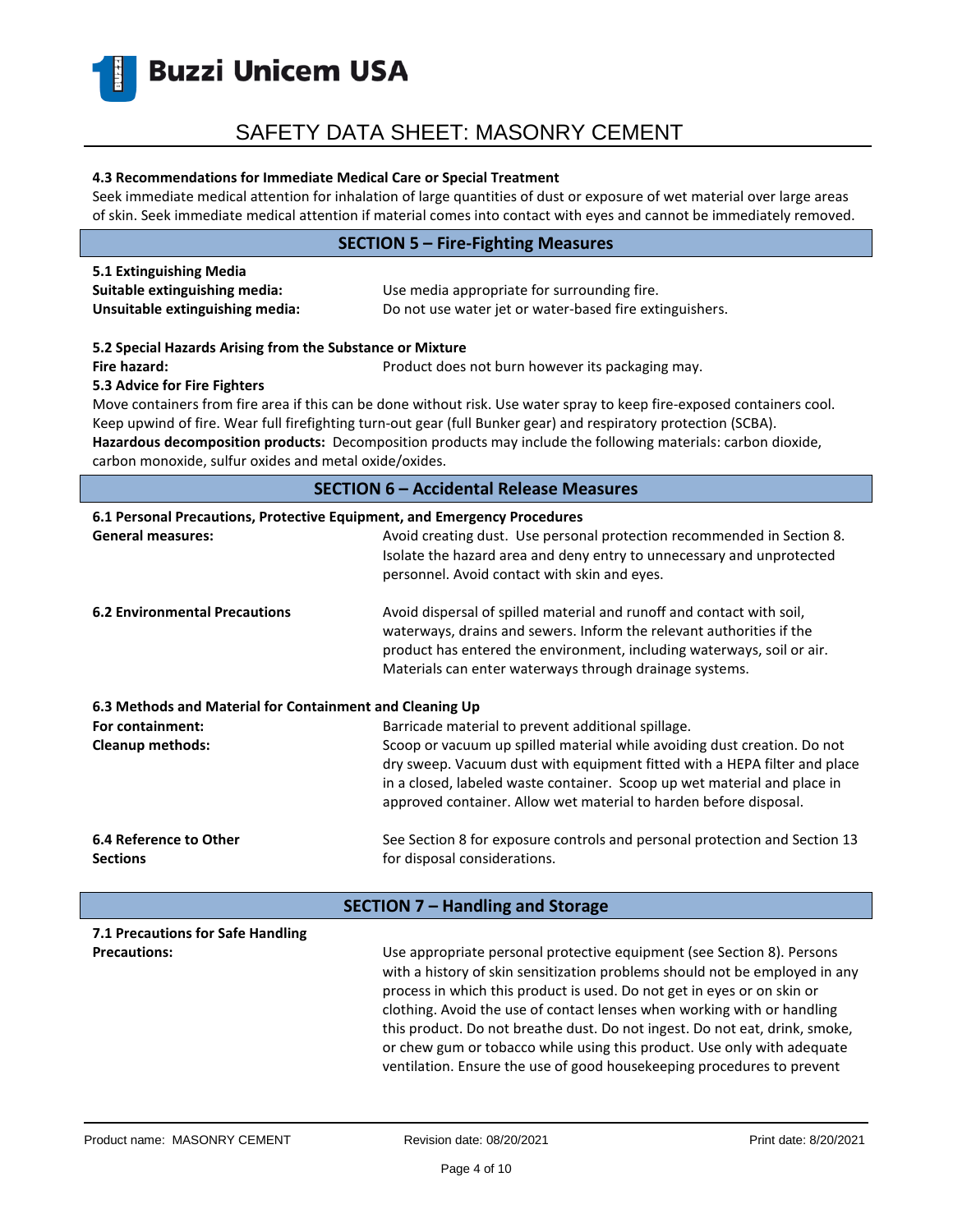# SAFETY DATA SHEET: MASONRY CEMENT

|                                 | the accumulation of dust. Wear appropriate respiratory protection when<br>ventilation is inadequate.                                                                                                                                                                                                                                                                                                                                                                                         |
|---------------------------------|----------------------------------------------------------------------------------------------------------------------------------------------------------------------------------------------------------------------------------------------------------------------------------------------------------------------------------------------------------------------------------------------------------------------------------------------------------------------------------------------|
| <b>Hygiene measures:</b>        | Do not eat, drink, smoke, or chew gum or tobacco in areas where this<br>material is handled, stored and processed. Workers should wash hands and<br>face before eating, drinking and smoking. Remove contaminated clothing<br>and protective equipment before entering eating areas. See also Section 8<br>for additional information on hygiene measures.                                                                                                                                   |
| 7.2 Conditions for Safe Storage |                                                                                                                                                                                                                                                                                                                                                                                                                                                                                              |
| <b>Storage conditions:</b>      | Keep out of the reach of children. Avoid any dust buildup by frequent<br>cleaning and suitable construction of the storage area. Do not store in an<br>area equipped with emergency water sprinklers. Clean up spilled material<br>promptly. Keep in the original container or an approved alternative made<br>from a compatible material and keep the container tightly closed when not<br>in use. Empty containers retain product residue and can be hazardous. Do<br>not reuse container. |
| <b>Conditions to avoid:</b>     | Water/moisture exposure will cause material to generate heat. Keep away<br>from fluoride compounds, strong acids and oxidizers. Masonry cement<br>dissolves in hydrofluoric acid, producing corrosive silicon tetrafluoride gas.                                                                                                                                                                                                                                                             |
| 7.3 Specific End Uses           | Masonry cement is a gray powder used as a binding ingredient in concrete<br>and mortar mixes which are used in construction.                                                                                                                                                                                                                                                                                                                                                                 |

### **SECTION 8 – Exposure Controls/Personal Protection**

#### **8.1 Control Parameters**

Ř.

|  |  |  | <b>Exposure limits for individual components:</b> |
|--|--|--|---------------------------------------------------|
|--|--|--|---------------------------------------------------|

| Component                                                             | OSHA PEL (mg/m <sup>3</sup> ) | ACGIH TLV $(mg/m3)$ | NIOSH REL( $mg/m3$ ) |
|-----------------------------------------------------------------------|-------------------------------|---------------------|----------------------|
| Portland cement                                                       | 15 $(T);$ 5 $(I)$             | 1(1)                | 10(T); 5(I)          |
| Calcium carbonate (limestone)                                         | 15 $(T);$ 5 $(I)$             | 10 (I)              | 10(T); 5(I)          |
| Calcium sulfate (gypsum)                                              | 15 $(T);$ 5 $(I)$             | 10(1)               | 10(T); 5(I)          |
| Crystalline silica (as quartz)                                        | $0.05$ (I)                    | $0.025$ (I)         | $0.05$ (I)           |
| Calcium oxide (quicklime)                                             |                               |                     |                      |
| Magnesium oxide (as magnesia)                                         | 15                            | 10(1)               | Not established      |
| Sodium sulfate                                                        | 15(T); 5(I)                   | 10(1)               | 10 $(T); 5(I)$       |
| Potassium sulfate                                                     | 15(T); 5(I)                   | 10 (I)              | 10(T); 5(I)          |
| Nuisance dust (PNOC)                                                  | 15(T); 5(R)                   | 10(T); 3(R)         | Not established      |
| $T =$ total dust, $R =$ respirable fraction, $I =$ inhalable aerosol. |                               |                     |                      |

#### **8.2 Exposure Controls**

| <b>Engineering controls:</b>   | Use product outdoors and in well-ventilated areas; otherwise employ<br>natural or mechanical ventilation or other engineering controls to<br>maintain exposure within applicable exposure limits. |
|--------------------------------|---------------------------------------------------------------------------------------------------------------------------------------------------------------------------------------------------|
| Personal protective equipment: | Protective clothing, gloves, eye protection, insufficient ventilation wear<br>respiratory protection.                                                                                             |
| Skin and body:                 | Wear long sleeved shirts and trousers while using this product. Wear<br>water-proof boots. If working in dusty conditions, impervious over<br>garments are recommended.                           |
| Hands:                         | Protective gloves with wrist/arm cuffs should be worn to avoid direct<br>contact with skin.                                                                                                       |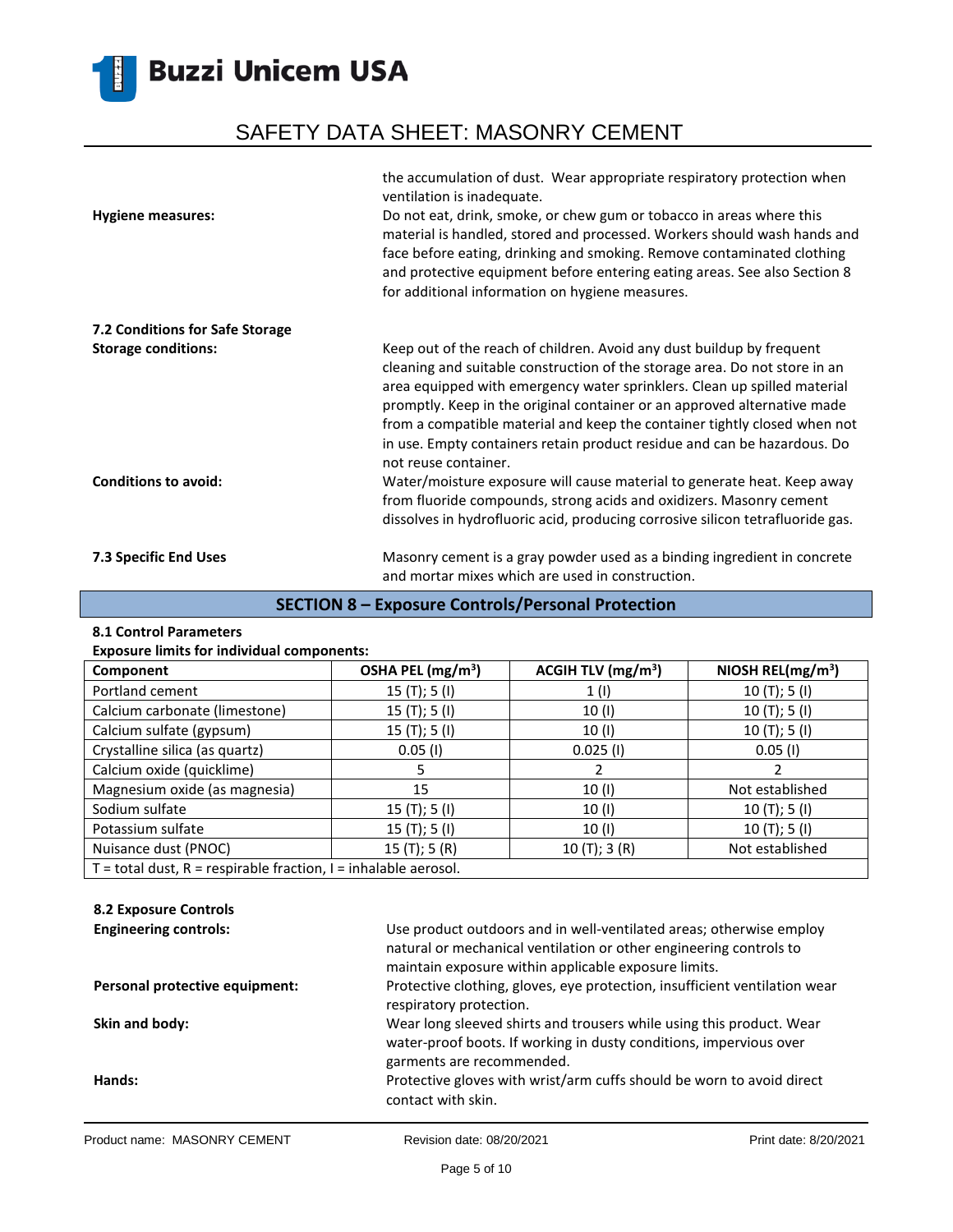# SAFETY DATA SHEET: MASONRY CEMENT

| Face and eyes:                 | Safety glasses with side shields or protective goggles should be worn while<br>using this product. For extremely dusty conditions, non-vented goggles or<br>goggles with indirect venting are recommended. Avoid contact lens wear<br>when using this product.                                                                                                                                                                                                       |
|--------------------------------|----------------------------------------------------------------------------------------------------------------------------------------------------------------------------------------------------------------------------------------------------------------------------------------------------------------------------------------------------------------------------------------------------------------------------------------------------------------------|
| <b>Respiratory:</b>            | The use of a NIOSH approved dust respirator or filtering facepiece is<br>recommended in poorly ventilated areas or when permissible exposure<br>limits may be exceeded. Respirators should be selected by and used under<br>the direction of a trained health and safety professional following                                                                                                                                                                      |
| <b>Personal hygiene:</b>       | requirements found in OSHA's respirator standard (29 CFR 1910.134) and<br>ANSI's standard for respiratory protection (Z88.2).<br>Clean water should always be readily available for skin and (emergency)<br>eye washing. Periodically wash areas contacted by Portland cement with a<br>pH neutral soap and clean, uncontaminated water. If clothing becomes<br>saturated with Portland cement, garments should be removed and<br>replaced with clean, dry clothing. |
| <b>Environmental controls:</b> | Emissions from ventilation or work process equipment should be<br>monitored to verify compliance with the requirements of environmental<br>protection legislation. Avoid dispersal of spilled material and runoff and<br>contact with soil, waterways, drains and sewers.                                                                                                                                                                                            |
| <b>Other information:</b>      | Do not eat, drink, or smoke while using this product; avoid hand-to-mouth<br>contact.                                                                                                                                                                                                                                                                                                                                                                                |

### **SECTION 9 – Physical and Chemical Properties**

#### **9.1 Information on Basic Physical and Chemical Properties**

| <b>Physical state:</b>                         | Solid                              |
|------------------------------------------------|------------------------------------|
| Appearance:                                    | Powder                             |
| Color:                                         | Grey or white                      |
| Odor:                                          | <b>Odorless</b>                    |
| <b>Odor threshold:</b>                         | No data available                  |
| pH:                                            | 12 - 13 (Highly alkaline when wet) |
| Relative evaporation rate (n-butyl acetate=1): | No data available                  |
| <b>Melting point:</b>                          | $>1,000$ °C                        |
| <b>Freezing point:</b>                         | No data available                  |
| <b>Boiling point:</b>                          | $>1,000$ °C                        |
| Flash point:                                   | Not combustible                    |
| Auto-ignition temperature:                     | Not applicable                     |
| <b>Decomposition temperature:</b>              | Not determined                     |
| <b>Flammability limits in air:</b>             | Not flammable                      |
| Vapor pressure:                                | Not applicable                     |
| Relative vapor density at 20 °C:               | Not applicable                     |
| <b>Relative density:</b>                       | $3.15$ (Water = 1)                 |
| Solubility:                                    | Slight. (Water: 0.1 - 1 %)         |
| Log Pow:                                       | No data available                  |
| Log Kow:                                       | No data available                  |
| Viscosity, kinematic:                          | No data available                  |
| Viscosity, dynamic:                            | No data available                  |
| <b>Explosive properties:</b>                   | No data available                  |
| <b>Oxidizing properties:</b>                   | No data available                  |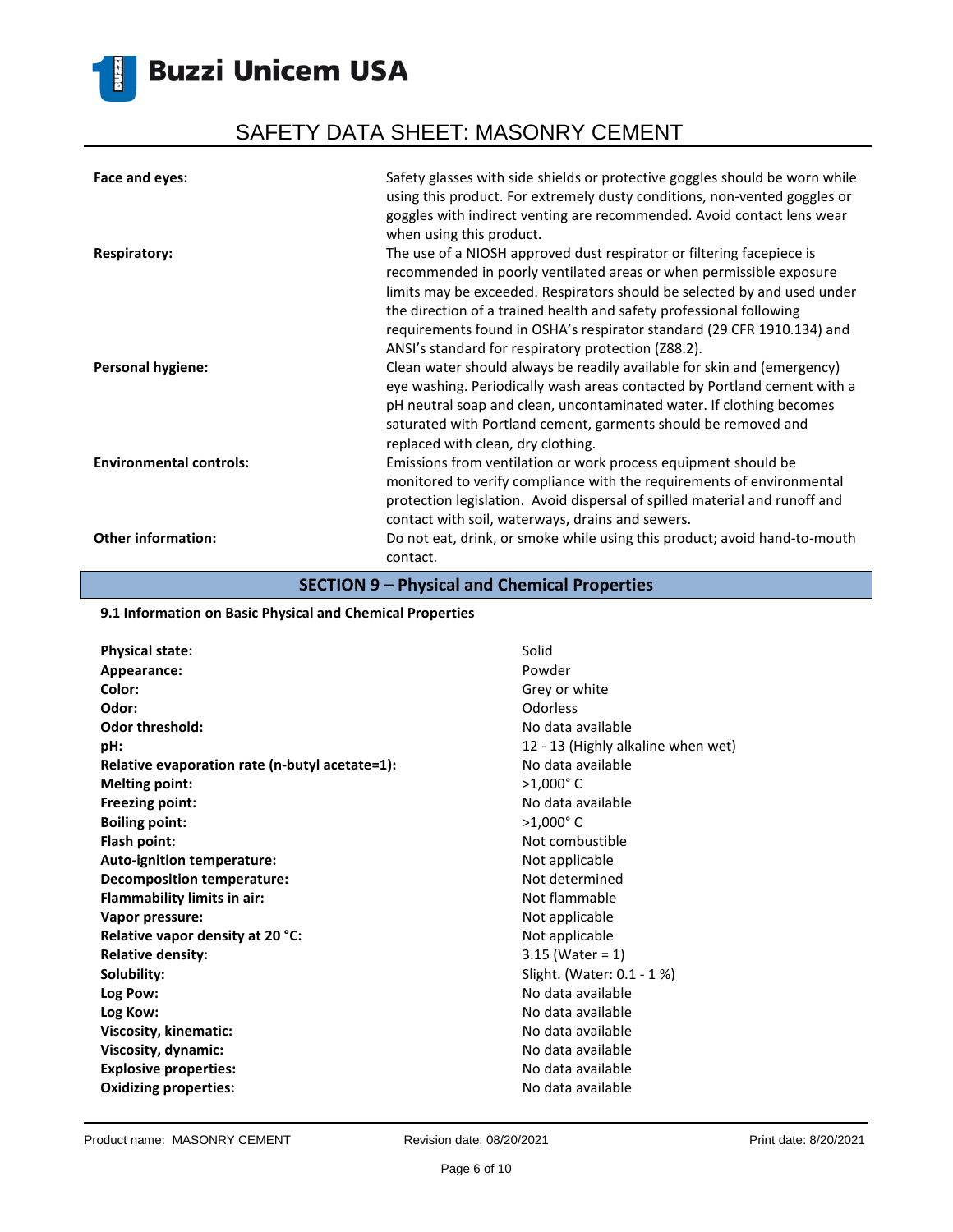

| <b>Explosive limits:</b>                                                                                                                             | No data available                                                                                                                                                                                                                                                                                                                                                                                                                                                                                                                                                            |  |
|------------------------------------------------------------------------------------------------------------------------------------------------------|------------------------------------------------------------------------------------------------------------------------------------------------------------------------------------------------------------------------------------------------------------------------------------------------------------------------------------------------------------------------------------------------------------------------------------------------------------------------------------------------------------------------------------------------------------------------------|--|
| 9.2 Other Information                                                                                                                                | No other information available.                                                                                                                                                                                                                                                                                                                                                                                                                                                                                                                                              |  |
| SECTION 10 - Stability and Reactivity                                                                                                                |                                                                                                                                                                                                                                                                                                                                                                                                                                                                                                                                                                              |  |
| 10.1 Reactivity                                                                                                                                      | This product reacts slowly with water to form hardened hydrated<br>compounds, releasing heat and producing a strong alkali solution.                                                                                                                                                                                                                                                                                                                                                                                                                                         |  |
| 10.2 Chemical Stability                                                                                                                              | Product is stable under proper storage conditions. Keep dry while in<br>storage.                                                                                                                                                                                                                                                                                                                                                                                                                                                                                             |  |
| 10.3 Possibility of Hazardous Reactions                                                                                                              | No dangerous reactions are known under conditions of normal use. Do<br>not mix with other chemical products.                                                                                                                                                                                                                                                                                                                                                                                                                                                                 |  |
| <b>10.4 Conditions to Avoid</b>                                                                                                                      | This product is incompatible with the following materials: oxidizing<br>materials, acids, aluminum and ammonium salt. Masonry cement is highly<br>alkaline and will react with acids to produce a violent, heat-generating<br>reaction. Toxic gases or vapors may be given off depending on the acid<br>involved. Reacts with acids, aluminum metals and ammonium salts.                                                                                                                                                                                                     |  |
| 10.5 Incompatible Materials                                                                                                                          | Aluminum powder and other alkali and alkaline earth elements will react<br>in wet mortar or concrete, liberating hydrogen gas. Limestone ignites on<br>contact with fluorine and is incompatible with acids, alum, ammonium<br>salts, and magnesium. Silica reacts violently with powerful oxidizing<br>agents such as fluorine, boron trifluoride, chlorine trifluoride, manganese<br>trifluoride, and oxygen difluoride yielding possible fire and/or explosions.<br>Silicates dissolve readily in hydrofluoric acid producing a corrosive gas -<br>silicon tetrafluoride. |  |
| 10.6 Hazardous Decomposition                                                                                                                         |                                                                                                                                                                                                                                                                                                                                                                                                                                                                                                                                                                              |  |
| <b>Products</b>                                                                                                                                      | None known                                                                                                                                                                                                                                                                                                                                                                                                                                                                                                                                                                   |  |
|                                                                                                                                                      | <b>SECTION 11 - Toxicological Information</b>                                                                                                                                                                                                                                                                                                                                                                                                                                                                                                                                |  |
| 11.1 Information on toxicological effects<br>Masonry cement is a mixture of materials consisting of Portland cement, limestone, and other additives. |                                                                                                                                                                                                                                                                                                                                                                                                                                                                                                                                                                              |  |
| <b>Acute toxicity:</b>                                                                                                                               | Not classified.                                                                                                                                                                                                                                                                                                                                                                                                                                                                                                                                                              |  |
| LD50/LC50 data:<br>Skin corrosion/irritation:                                                                                                        | Not classified.<br>Causes irritation or chemical burns if exposed to moisture on skin.                                                                                                                                                                                                                                                                                                                                                                                                                                                                                       |  |
| Critical eye damage/irritation:                                                                                                                      | Causes serious eye injury due to chemical burns or mechanical irritation.                                                                                                                                                                                                                                                                                                                                                                                                                                                                                                    |  |
| Respiratory or skin sensitization:                                                                                                                   | Not reported/no data available.                                                                                                                                                                                                                                                                                                                                                                                                                                                                                                                                              |  |
| Germ cell mutagenicity:                                                                                                                              | Not reported/no data available.                                                                                                                                                                                                                                                                                                                                                                                                                                                                                                                                              |  |
| Teratogenicity:                                                                                                                                      | Not reported/no data available.                                                                                                                                                                                                                                                                                                                                                                                                                                                                                                                                              |  |
| Carcinogenicity:                                                                                                                                     | Material contains trace amounts of crystalline silica, which may cause lung<br>cancer through repeated or prolonged exposure to dust.                                                                                                                                                                                                                                                                                                                                                                                                                                        |  |
| Specific target organ toxicity                                                                                                                       |                                                                                                                                                                                                                                                                                                                                                                                                                                                                                                                                                                              |  |
| (Single exp.):                                                                                                                                       | May cause respiratory irritation.                                                                                                                                                                                                                                                                                                                                                                                                                                                                                                                                            |  |
| Specific target organ toxicity                                                                                                                       |                                                                                                                                                                                                                                                                                                                                                                                                                                                                                                                                                                              |  |
| (Repeated exp.):                                                                                                                                     | May cause damage to lungs through repeated or prolonged exposure.                                                                                                                                                                                                                                                                                                                                                                                                                                                                                                            |  |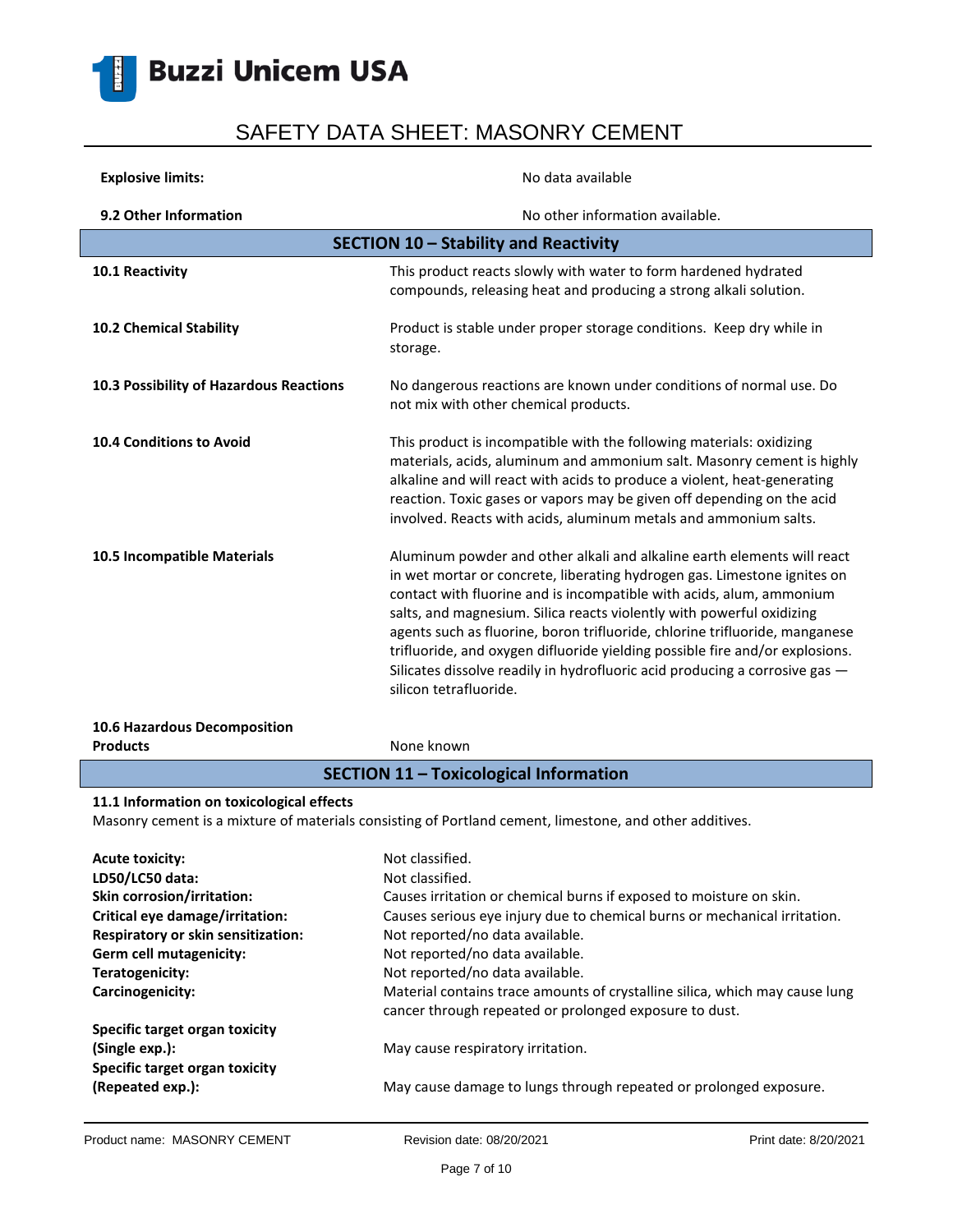

| <b>Reproductive toxicity:</b>         | Not reported/no data available.                                        |
|---------------------------------------|------------------------------------------------------------------------|
| <b>Aspiration respiratory hazard:</b> | Not reported/no data available.                                        |
| <b>Symptoms: Eye contact:</b>         | Redness and itching. Extended contact may lead to corneal              |
|                                       | abrasion/ulceration.                                                   |
| <b>Symptoms: Skin contact:</b>        | Redness and itching. Extended contact may lead to chemical burns.      |
| <b>Symptoms: Inhalation:</b>          | Coughing, sneezing, mucous discharge and dyspnea. Extended contact may |
|                                       | lead to chemical burns.                                                |
| <b>Symptoms: Ingestion:</b>           | Irritation and chemical burns of mouth and throat.                     |
| Other toxicological information:      | No additional data available.                                          |
|                                       |                                                                        |

| <b>Toxicity</b>                 | <b>Carc: IARC</b> | <b>Carc: NTP</b> | Carc: OSHA |
|---------------------------------|-------------------|------------------|------------|
| No data                         | Not listed        | Not listed       | Not listed |
| Oral LD50 Rat 500 mg/kg         | Not listed        | Not listed       | Not listed |
|                                 | Not listed        | Not listed       | Not listed |
| Oral LD50 Rat 810 mg/kg         |                   |                  |            |
| Oral LD50 Rat >2000 mg/kg       | Not listed        | Not listed       | Not listed |
| Oral LD50 Rat >22,500 mg/kg     | Group 1           | Known            | Not listed |
| LC50 Carp >10,000 mg/L (72 hr.) |                   |                  |            |
|                                 | Not listed        | Not listed       | Not listed |
|                                 |                   |                  |            |

| <b>SECTION 12 - Ecological Information</b>                      |                                                                                                                                             |  |
|-----------------------------------------------------------------|---------------------------------------------------------------------------------------------------------------------------------------------|--|
| 12.1 General ecotoxicity:                                       | Not classified.                                                                                                                             |  |
| 12.2 Persistence and<br><b>Biodegradability:</b>                | No data available.                                                                                                                          |  |
| 12.3 Bioaccumulation potential:                                 | No data available.                                                                                                                          |  |
| 12.4 Mobility in soil to groundwater:                           | No data available.<br>Avoid release to the environment. Prevent material from entering sewers,                                              |  |
| 12.5 Other adverse effects:                                     | drains, ditches or waterways.                                                                                                               |  |
| <b>SECTION 13 - Disposal Considerations</b>                     |                                                                                                                                             |  |
| 13.1 Waste treatment methods<br>Waste disposal recommendations: | The generation of waste should be avoided or minimized wherever<br>naccipia. Disposal of this product, colutions and any by products should |  |

possible. Disposal of this product, solutions and any by-products should comply with the requirements of environmental protection and waste disposal legislation and any regional local authority requirements. Dispose of surplus and non-recyclable products via a licensed waste disposal contractor. Untreated waste should not be released to the sewer unless fully compliant with the requirements of all authorities with jurisdiction. Waste packaging should be recycled. Incineration or landfill should only be considered when recycling is not feasible. This material and its container must be disposed of in a safe manner. Care should be taken when handling empty containers that have not been cleaned or rinsed out. Empty containers or liners may retain some product residues. Additional information: **A**void creating or breathing dust during disposal. Avoid contact with skin and eyes.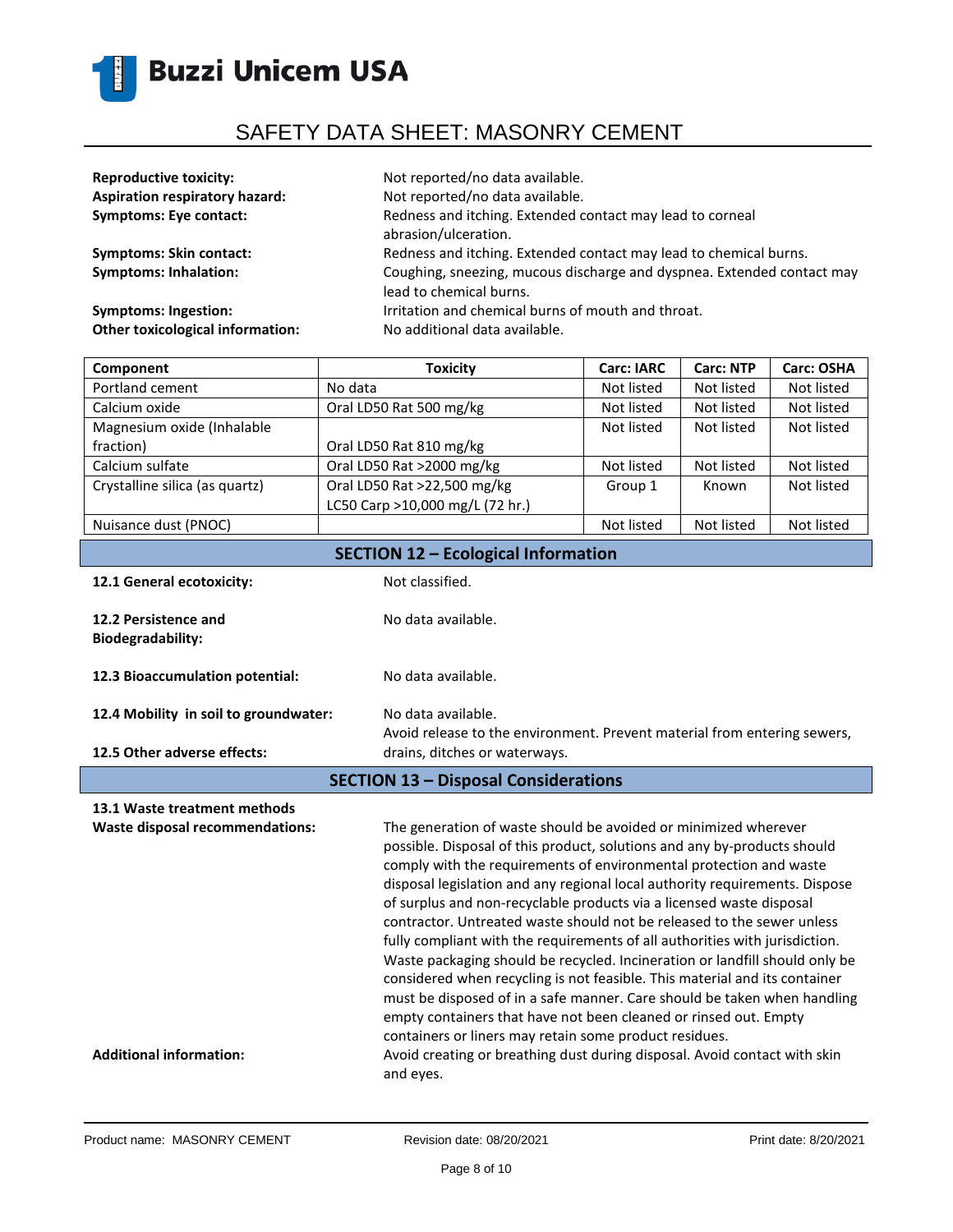

| Ecology - waste materials:                                                                                                                                                             | Avoid release to the environment. Prevent material from entering sewers,<br>drains, ditches or waterways                                                                                                                                                                                                                                                                                                                                                                                                                                                                                                                                                                                                                                                                                                                                                                                                                                                                                                                      |  |
|----------------------------------------------------------------------------------------------------------------------------------------------------------------------------------------|-------------------------------------------------------------------------------------------------------------------------------------------------------------------------------------------------------------------------------------------------------------------------------------------------------------------------------------------------------------------------------------------------------------------------------------------------------------------------------------------------------------------------------------------------------------------------------------------------------------------------------------------------------------------------------------------------------------------------------------------------------------------------------------------------------------------------------------------------------------------------------------------------------------------------------------------------------------------------------------------------------------------------------|--|
| <b>SECTION 14 - Transport Information</b>                                                                                                                                              |                                                                                                                                                                                                                                                                                                                                                                                                                                                                                                                                                                                                                                                                                                                                                                                                                                                                                                                                                                                                                               |  |
| <b>UN</b> number:<br>Proper UN shipping name:<br><b>Transport hazard class:</b><br>Packing group number:<br>Environmental hazard/IMDG code:<br><b>Special guidance or precautions:</b> | Not regulated.<br>Not applicable.<br>Not applicable.<br>Not applicable.<br>Not available.<br>Transport product in sealed containers. Avoid creating dust. Avoid release<br>to the environment. Ensure that persons transporting the product know<br>what to do in the event of an accidental release or spillage.                                                                                                                                                                                                                                                                                                                                                                                                                                                                                                                                                                                                                                                                                                             |  |
|                                                                                                                                                                                        | <b>SECTION 15 - Regulatory Information</b>                                                                                                                                                                                                                                                                                                                                                                                                                                                                                                                                                                                                                                                                                                                                                                                                                                                                                                                                                                                    |  |
| <b>U.S. Federal regulations:</b><br><b>State regulations:</b>                                                                                                                          | This product contains one or more chemical components or ingredients<br>that may require identification and/or reporting under SARA Section 302,<br>SARA Section 311/312/313, CERCLA and/or TSCA. An examination of the<br>components of this product should be conducted by a qualified<br>environmental professional to determine if such identification or reporting<br>is required by federal law.<br>Components: Portland cement, Silica (Crystalline), Iron oxide.<br>This product contains one or more chemical components or ingredients<br>that are included or listed on the hazardous substances lists for one or<br>more of the following states: California, Maine, Massachusetts, Minnesota,<br>New Jersey, Pennsylvania and Rhode Island. An examination of the<br>components of this product should be conducted by a qualified<br>environmental or safety and health professional to determine the specific<br>requirements for those states.<br>Components: Portland cement, Limestone (calcium carbonate), |  |
|                                                                                                                                                                                        | Gypsum (calcium sulfate), Silica (Crystalline), Iron oxide.                                                                                                                                                                                                                                                                                                                                                                                                                                                                                                                                                                                                                                                                                                                                                                                                                                                                                                                                                                   |  |
| <b>California Proposition 65:</b>                                                                                                                                                      | $\frac{1}{12}$ WARNING! This product contains crystalline silica and chemicals<br>(trace metals) known to the State of California to cause cancer, birth<br>defects or other reproductive harm. California law requires the above<br>warning in the absence of definitive testing to prove the defined risks do<br>not exist.                                                                                                                                                                                                                                                                                                                                                                                                                                                                                                                                                                                                                                                                                                 |  |
| SECTION 16 - Other Information                                                                                                                                                         |                                                                                                                                                                                                                                                                                                                                                                                                                                                                                                                                                                                                                                                                                                                                                                                                                                                                                                                                                                                                                               |  |
| <b>History</b><br><b>Last Revised:</b>                                                                                                                                                 | 20 August 2021                                                                                                                                                                                                                                                                                                                                                                                                                                                                                                                                                                                                                                                                                                                                                                                                                                                                                                                                                                                                                |  |
| <b>Previous versions:</b>                                                                                                                                                              | 2 June 2021<br>1 June 2018<br>1 June 2015                                                                                                                                                                                                                                                                                                                                                                                                                                                                                                                                                                                                                                                                                                                                                                                                                                                                                                                                                                                     |  |